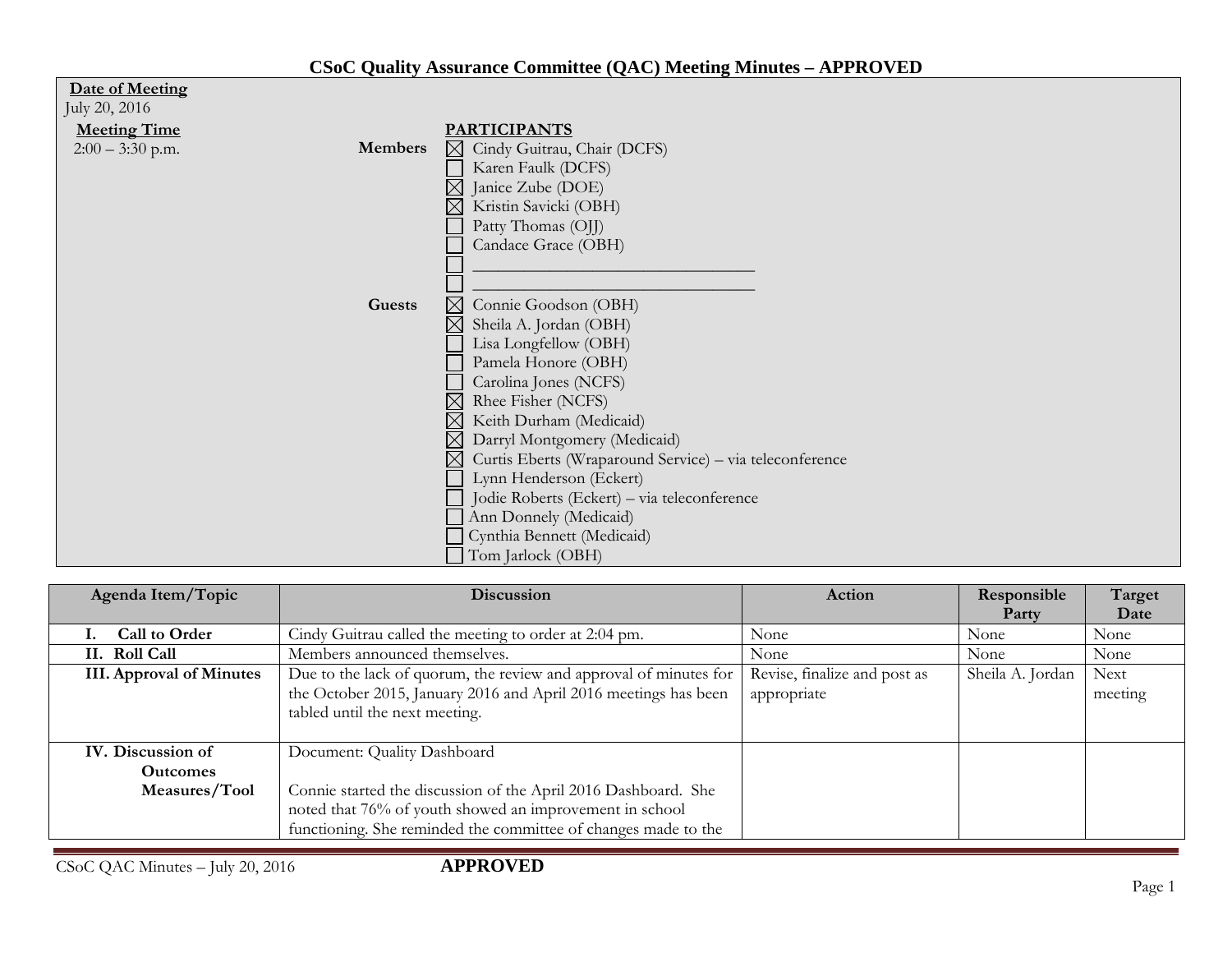| Agenda Item/Topic                | Discussion                                                                                                                                                                                                                                                                                                                                                                                                                                                                                                                                                                                  | <b>Action</b> | Responsible<br>Party | Target<br>Date |
|----------------------------------|---------------------------------------------------------------------------------------------------------------------------------------------------------------------------------------------------------------------------------------------------------------------------------------------------------------------------------------------------------------------------------------------------------------------------------------------------------------------------------------------------------------------------------------------------------------------------------------------|---------------|----------------------|----------------|
|                                  | school-related modules, which is expected to result in truer<br>information.                                                                                                                                                                                                                                                                                                                                                                                                                                                                                                                |               |                      |                |
|                                  | Connie advised that now that the CANS is submitted<br>electronically, we will get increasing information to assess intake<br>and discharge CANS scores. Rhee Fisher (NCFS) noted that she is<br>currently working with Magellan to have the ability to pull reports<br>that show initial and ongoing CANS for the youth served by<br>NCFS. Curtis requested that Rhee keep him updated on when and<br>how she is able to pull these reports. Curtis noted that there are<br>still substantial challenges with input of the CANS and IBHA, in<br>addition to this task being time consuming. |               |                      |                |
|                                  | Both Curtis and Rhee mentioned that this input of these<br>documents takes a significant amount of personnel time.                                                                                                                                                                                                                                                                                                                                                                                                                                                                          |               |                      |                |
|                                  | Connie reviewed the following:                                                                                                                                                                                                                                                                                                                                                                                                                                                                                                                                                              |               |                      |                |
|                                  | Youth Access to Wraparound (Bayou Health Report 313, CSoC<br>report OM12), noting that the decrease in timely referral standard<br>is attributed to lack of capacity to receive referrals (largely due to<br>wraparound agencies needing to staff up).                                                                                                                                                                                                                                                                                                                                      |               |                      |                |
|                                  | Utilization of Natural Supports (CSoC report QM13): 76.5%                                                                                                                                                                                                                                                                                                                                                                                                                                                                                                                                   |               |                      |                |
|                                  | Youth receiving services in sufficient amount, frequency, and<br>duration (CSoC report POC6). Connie noted that this is relatively<br>stable, and noted based upon claims; but rather questions of each<br>youth/parent by the wraparound agencies.                                                                                                                                                                                                                                                                                                                                         |               |                      |                |
|                                  | Youth living situation at discharge: 89% of youth are being<br>discharged to a home and community based setting, which is very<br>good.                                                                                                                                                                                                                                                                                                                                                                                                                                                     |               |                      |                |
| V. Other Items for<br>Discussion | Connie advised that the previously-discussed wraparound coaching<br>consultants are here (since Monday), providing support and<br>technical assistance to the wraparound coaches. They will work<br>with Connie and the CSoC Team with regions, which have been                                                                                                                                                                                                                                                                                                                             |               |                      |                |

## **CSoC Quality Assurance Committee (QAC) Meeting Minutes – APPROVED**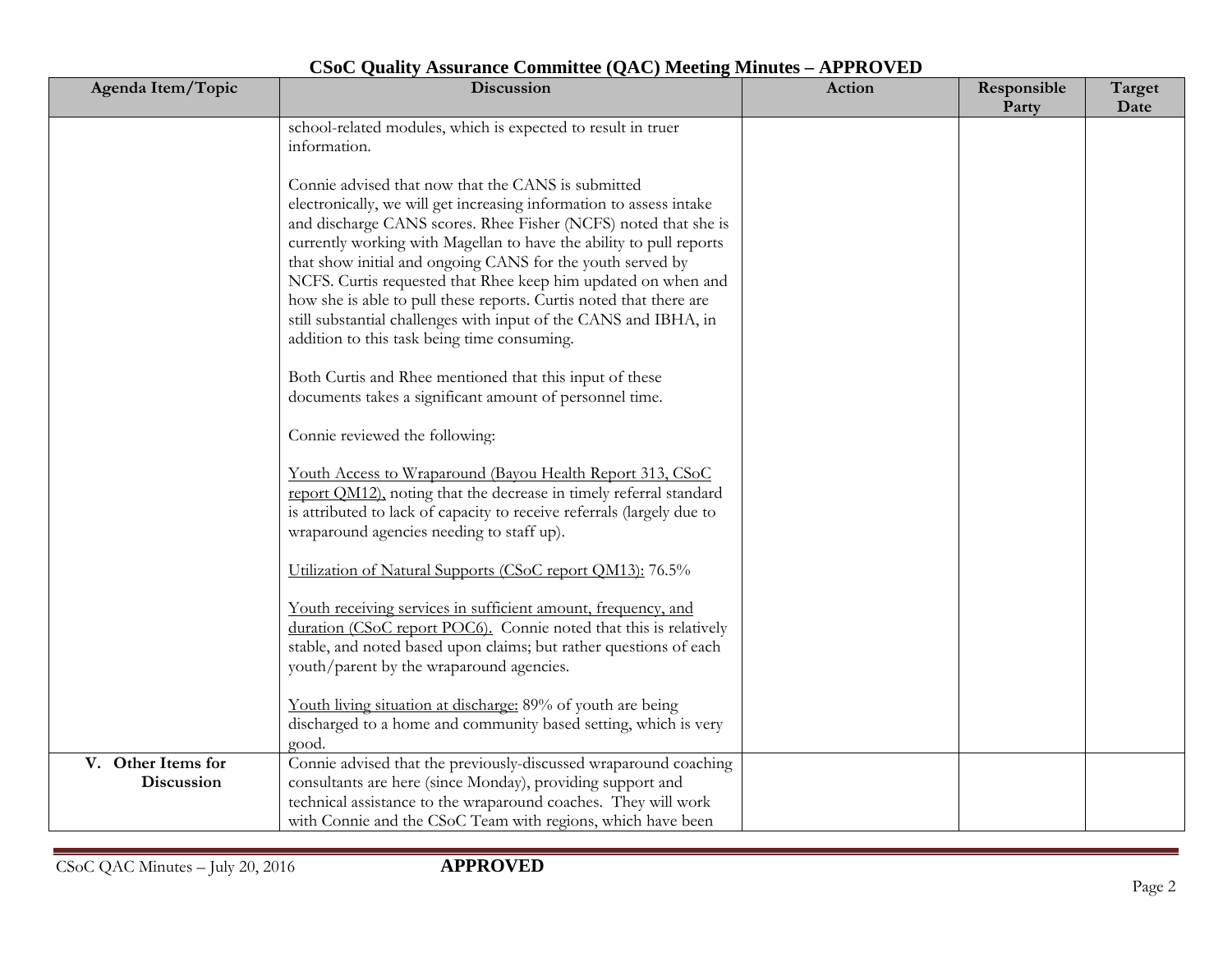| Agenda Item/Topic | Discussion                                                                                                                                                                                                                                                                                                                                                                                                                                                                                                                                                                                                     | Action | Responsible<br>Party | Target<br>Date |
|-------------------|----------------------------------------------------------------------------------------------------------------------------------------------------------------------------------------------------------------------------------------------------------------------------------------------------------------------------------------------------------------------------------------------------------------------------------------------------------------------------------------------------------------------------------------------------------------------------------------------------------------|--------|----------------------|----------------|
|                   | split in three geographic areas.                                                                                                                                                                                                                                                                                                                                                                                                                                                                                                                                                                               |        |                      |                |
|                   | As a part of their work, in three month rotations, they will provide<br>a 3-day training, followed by a full-day site visit in each region.<br>Their work will include assessments of strengths and needs, and<br>plans to address those in each region.                                                                                                                                                                                                                                                                                                                                                       |        |                      |                |
|                   | Group 1: Baton Rouge, Lafayette, Lake Charles<br>Group 2: New Orleans, Covington, and Thibodaux<br>Group 3: Shreveport, Monroe and Alexandria                                                                                                                                                                                                                                                                                                                                                                                                                                                                  |        |                      |                |
|                   | Additionally, they will work with Connie and CSoC team to create<br>a comprehensive monitoring plan that includes talking with<br>families, providers and other stakeholders, to assess quality and<br>fidelity, and to assess a variety of outcomes (including things like<br>staff retention and development).                                                                                                                                                                                                                                                                                               |        |                      |                |
|                   | In response to a question, Connie shared that this monitoring plan<br>is in the development stages, so she expects to work with a variety<br>of people to create the full plan.                                                                                                                                                                                                                                                                                                                                                                                                                                |        |                      |                |
|                   | Also in response to a question about discharge "criteria," Connie<br>noted that each team should always have out "front" is the family's<br>mission and vision. Curtis advised that goal statements and<br>objectives are a part of the discussion in every Child and Family<br>Team meeting. Additionally, those are also closely linked to the<br>initial assessments and progress toward the objectives.<br>Keith Durham mentioned that he would like to be included in the<br>formulation of the monitoring plan. Connie mentioned that she<br>will include Keith (or other Medicaid staff), as requested. |        |                      |                |
|                   | Dr. Savicki report that living situation at discharge and CANS<br>outcomes. The last report of living situation was based upon<br>about 50-60% of youth. This report does include 100% of youth.<br>So, we are getting reports on the full population of youth. So this<br>information is encouraging with all youth accounted for. The data<br>is getting better and the outcomes are just as good.                                                                                                                                                                                                           |        |                      |                |

## **CSoC Quality Assurance Committee (QAC) Meeting Minutes – APPROVED**